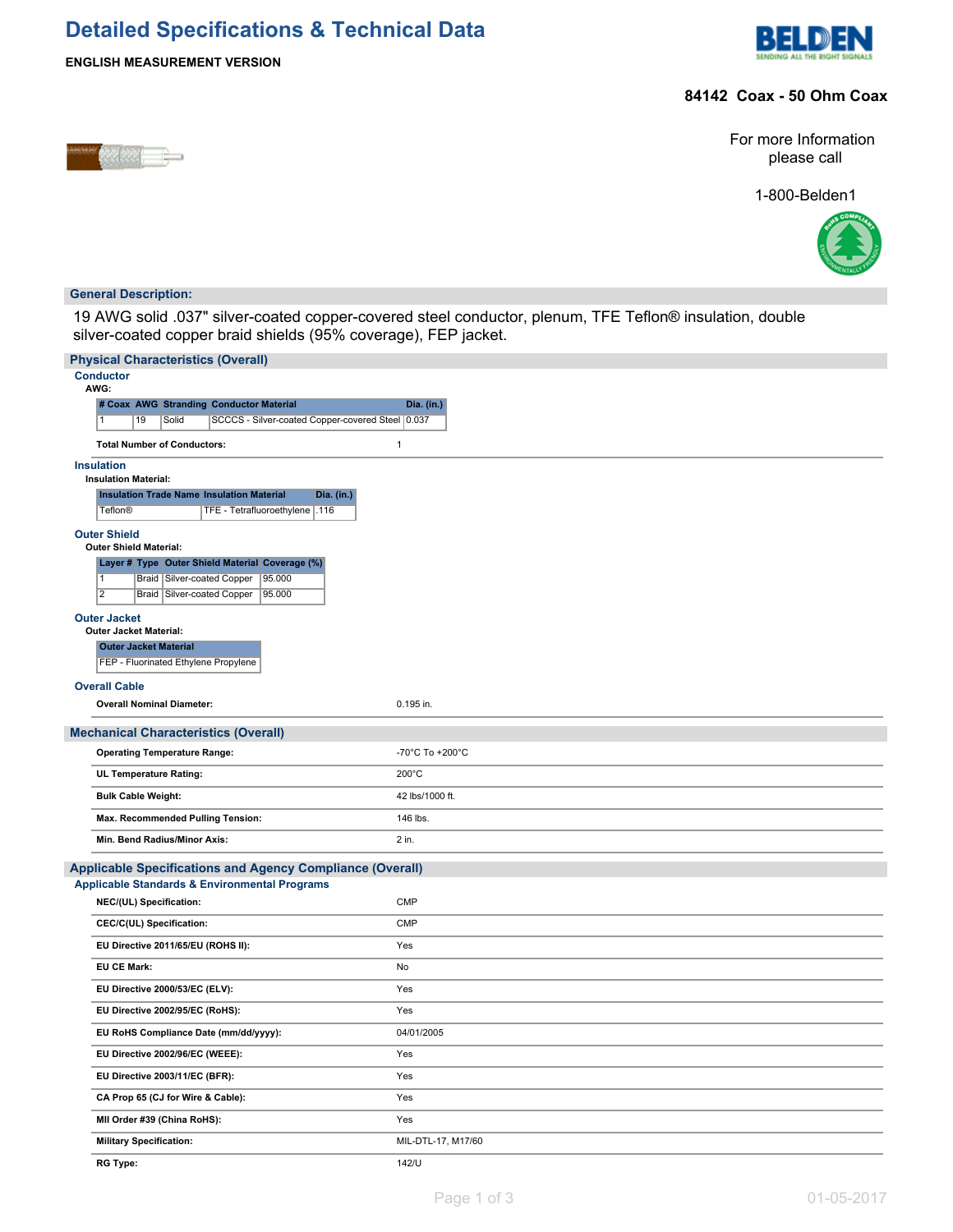# **Detailed Specifications & Technical Data**

### **ENGLISH MEASUREMENT VERSION**

3000 330



#### **84142 Coax - 50 Ohm Coax**

|                  | <b>Flame Test</b>                      |                                                                               |  |     |  |  |  |
|------------------|----------------------------------------|-------------------------------------------------------------------------------|--|-----|--|--|--|
|                  | <b>CSA Flame Test:</b>                 |                                                                               |  | FT6 |  |  |  |
|                  | Plenum/Non-Plenum                      |                                                                               |  |     |  |  |  |
|                  | Plenum (Y/N):                          |                                                                               |  | Yes |  |  |  |
|                  |                                        | <b>Electrical Characteristics (Overall)</b><br>Nom. Characteristic Impedance: |  |     |  |  |  |
| 50               | Impedance (Ohm)                        |                                                                               |  |     |  |  |  |
|                  | Nom. Inductance:                       |                                                                               |  |     |  |  |  |
| .067             | Inductance (µH/ft)                     |                                                                               |  |     |  |  |  |
| 29.0             | <b>Capacitance (pF/ft)</b>             | Nom. Capacitance Conductor to Shield:                                         |  |     |  |  |  |
|                  |                                        |                                                                               |  |     |  |  |  |
| 70%              | VP(%)                                  | Nominal Velocity of Propagation:                                              |  |     |  |  |  |
| 1.48             | <b>Nominal Delay:</b><br>Delay (ns/ft) |                                                                               |  |     |  |  |  |
| 19.3             |                                        | Nom. Conductor DC Resistance:<br>DCR @ 20°C (Ohm/1000 ft)                     |  |     |  |  |  |
|                  |                                        | Nominal Outer Shield DC Resistance:                                           |  |     |  |  |  |
|                  |                                        | DCR @ 20°C (Ohm/1000 ft)                                                      |  |     |  |  |  |
| $\overline{2.3}$ |                                        |                                                                               |  |     |  |  |  |
|                  | <b>Maximum VSWR:</b>                   |                                                                               |  |     |  |  |  |
|                  |                                        | Freq. (MHz) Max. VSWR                                                         |  |     |  |  |  |
| 50<br>400        |                                        | 1.11<br>1.14                                                                  |  |     |  |  |  |
| 1000             |                                        | 1.17                                                                          |  |     |  |  |  |
| 3000             |                                        | 1.33                                                                          |  |     |  |  |  |
| 8000             |                                        | 1.33                                                                          |  |     |  |  |  |
|                  | Nom. Attenuation:                      |                                                                               |  |     |  |  |  |
|                  |                                        | Freq. (MHz) Attenuation (dB/100 ft.)                                          |  |     |  |  |  |
| 10               |                                        | 1.1                                                                           |  |     |  |  |  |
| 50<br>100        |                                        | 2.6<br>3.8                                                                    |  |     |  |  |  |
| 200              |                                        | 5.4                                                                           |  |     |  |  |  |
| 400              |                                        | 7.9                                                                           |  |     |  |  |  |
| 700              |                                        | $\overline{10.7}$                                                             |  |     |  |  |  |
| 900              |                                        | 12.3                                                                          |  |     |  |  |  |
| 1000<br>2000     |                                        | 13.1<br>19.3                                                                  |  |     |  |  |  |
| 3000             |                                        | 24.2                                                                          |  |     |  |  |  |
| 5000             |                                        | 32.6                                                                          |  |     |  |  |  |
| 8000             |                                        | 43.2                                                                          |  |     |  |  |  |
|                  | Max. Attenuation:                      |                                                                               |  |     |  |  |  |
|                  |                                        | Freq. (MHz) Attenuation (dB/100 ft.)                                          |  |     |  |  |  |
| 50<br>100        |                                        | $\overline{4}$<br>5.5                                                         |  |     |  |  |  |
| 400              |                                        | 11.7                                                                          |  |     |  |  |  |
| 1000             |                                        | 19                                                                            |  |     |  |  |  |
| 3000             |                                        | 35                                                                            |  |     |  |  |  |
| 8000             |                                        | 66                                                                            |  |     |  |  |  |
|                  | Max. Power Rating:                     |                                                                               |  |     |  |  |  |
|                  |                                        | Freq. (MHz) Rating (W)                                                        |  |     |  |  |  |
| 50<br>100        |                                        | 3500<br>2400                                                                  |  |     |  |  |  |
| 400              |                                        | 1100                                                                          |  |     |  |  |  |
| 1000             |                                        | 650                                                                           |  |     |  |  |  |